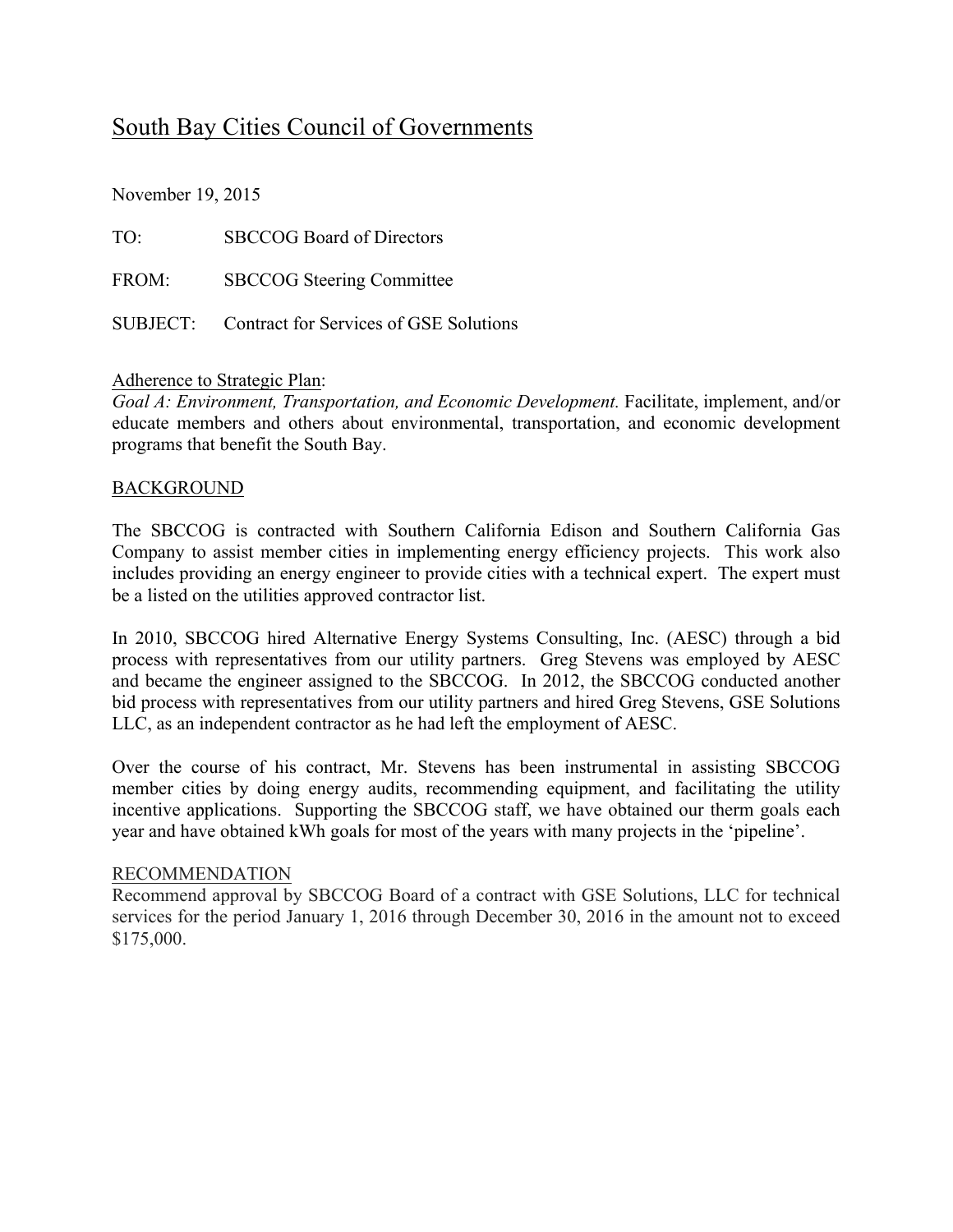### **PROFESSIONAL SERVICES AGREEMENT**

This Professional Services Agreement ("Agreement") is made as of (November 19, 2015) by and between the South Bay Cities Council of Governments, a California joint powers authority ("SBCCOG") and (GSE Solutions, LLC) ("Consultant").

### **R E C I T A L S**

A. SBCCOG desires to utilize the services of Consultant as an independent contractor to provide specified professional services to SBCCOG as set forth in Exhibit A, to assist the SBCCOG's member agencies to promote energy efficiency.

B. The goal of this program is to achieve kWh and therm savings through local government and community energy efficiency measures.

C. Consultant represents that it is fully qualified to perform consulting services by virtue of its experience and the training, education, and expertise of its principals and employees.

NOW, THEREFORE, in consideration of performance by the parties of the covenants and conditions herein contained, the parties hereto agree as follows:

- **1. Services.**
- **1.1** The nature and scope of the specific services to be performed by Consultant are as described in Exhibit A, attached hereto and incorporated herein by reference.
- **1.2** Consultant shall comply with all of the provisions of the Master Contract, attached hereto as Exhibit B and incorporated herein by reference.

**1.3** SBCCOG agrees to conduct its best effort to assist with the success of the program and understands that the Consultant assumes full responsibility to manage and produce the program.

**1.4** SBCCOG and participating agencies shall provide all relevant documentation in their possession to the Consultant upon request in order to minimize duplication of efforts. The SBCCOG staff shall work with the Consultant as necessary to facilitate performance of the services.

**2. Term of Agreement**. This Contract shall take effect January 1, 2016 and shall continue until December 31, 2016 unless earlier terminated pursuant to the provisions of paragraph 13 herein. The term of this Agreement may be extended by mutual agreement of the parties as may be necessary or desirable to carry out its purposes.

**3. Compensation**. SBCCOG shall pay for services not to exceed \$175,000 based on the budget as described in Exhibit A.

**4. Terms of Payment**. Consultant shall submit monthly invoices for services rendered and for reimbursable expenses incurred by the fifth (5th) of each month. The invoice should include: an invoice number, the dates covered by the invoice, the hours expended, and a summary of the work performed. SBCCOG shall pay the invoices with sixty (60) days of receipt.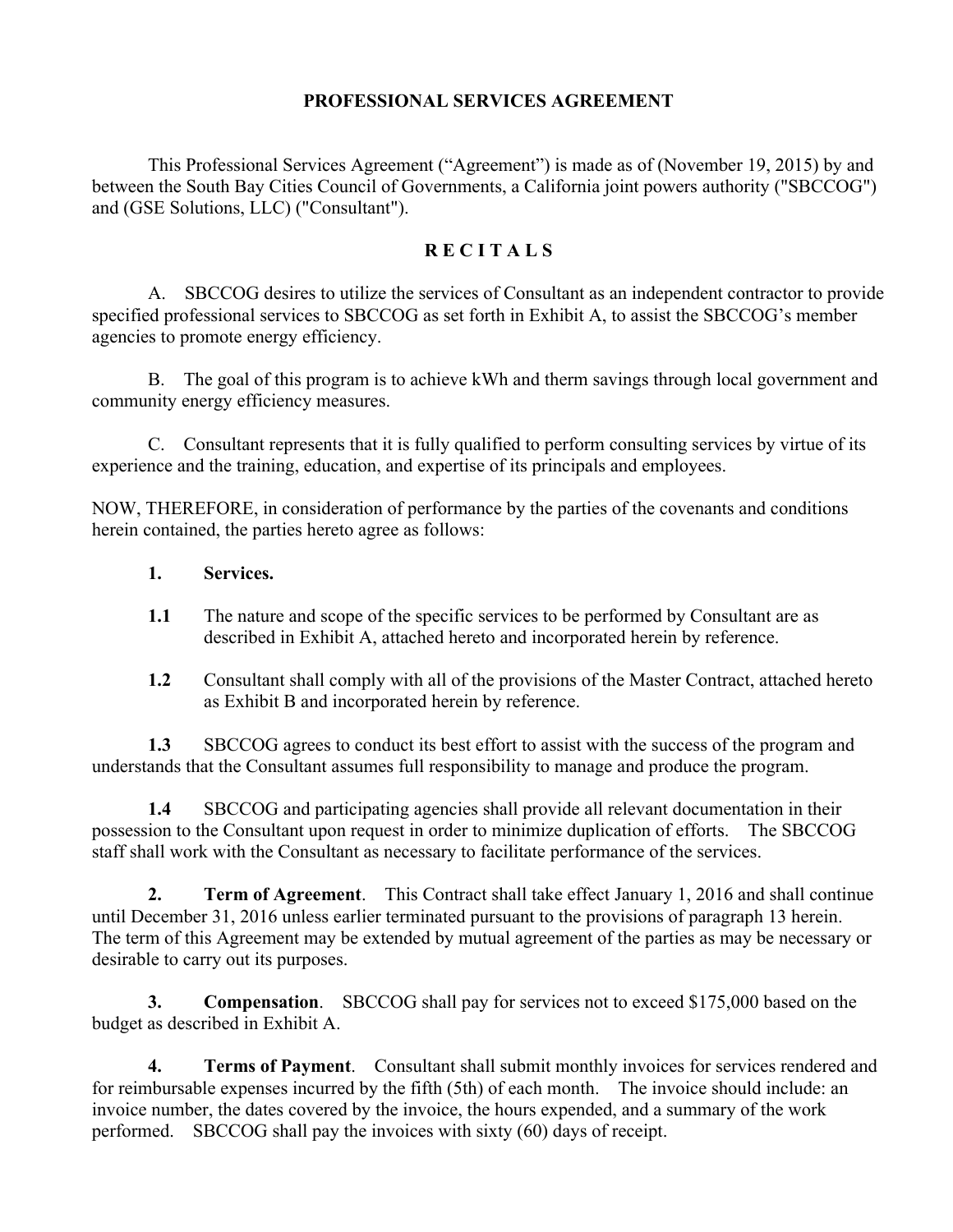**5. Parties' Representatives.** The Executive Director or Deputy as assigned shall serve as the SBCCOG's representative for the administration of the project. All activities performed by the Consultant shall be coordinated with this person. Greg Stevens shall be in charge of the project for the Consultant on all matters relating to this Agreement and any agreement or approval made by him shall be binding on the Consultant. This person shall not be replaced without the written consent of the SBCCOG.

# **6. Addresses**.

SBCCOG: South Bay Cities Council of Governments 20285 S. Western Ave, #100 Torrance, CA 90501 Attention: Jacki Bacharach, Executive Director

GSE Solutions, LLC 800 Grand Ave, Suite B8B Carlsbad, CA 92008 Attention: Greg Stevens

## **7. Status as Independent Contractor.**

A. Consultant is, and shall at all times remain as to SBCCOG, a wholly independent contractor. Consultant shall have no power to incur any debt, obligation, or liability on behalf of SBCCOG or any participating agency or otherwise act on behalf of SBCCOG or any participating agency as an agent except as specifically provided in the Scope of Services. Neither SBCCOG nor any of its agents shall have control over the conduct of Consultant or any of Consultant's employees, except as set forth in this Agreement. Consultant shall not, at any time, or in any manner, represent that it or any of its agents or employees are in any manner employees of SBCCOG.

B. Consultant shall fully comply with the workers' compensation law regarding Consultant and Consultant's employees. Consultant further agrees to indemnify and hold SBCCOG harmless from any failure of Consultant to comply with applicable worker's compensation laws.

**8. Standard of Performance.** Consultant shall perform all work at the standard of care and skill ordinarily exercised by members of the profession under similar conditions.

**9. Indemnification.** Consultant agrees to indemnify the SBCCOG and participating public agencies, their respective officers, staff consultants, agents, volunteers, employees, and attorneys against, and will hold and save them and each of them harmless from, and all actions, claims, damages to persons or property, penalties, obligations, or liabilities that may be asserted or claimed by any person, firm, entity, corporation, political subdivision or other organization arising out of the acts, errors or omissions of Consultant, its agents, employees, subcontractors, or invitees, including each person or entity responsible for the provision of services hereunder, except for liability resulting from the sole negligence or wrongful acts of the SBCCOG or a participating agency.

**10. Insurance.** Consultant shall at all times during the term of this Agreement carry, maintain, and keep in full force and effect, with an insurance company admitted to do business in California and approved by the SBCCOG (1) a policy or policies of broad-form comprehensive general liability insurance with minimum limits of \$1,000,000.00 combined single limit coverage against any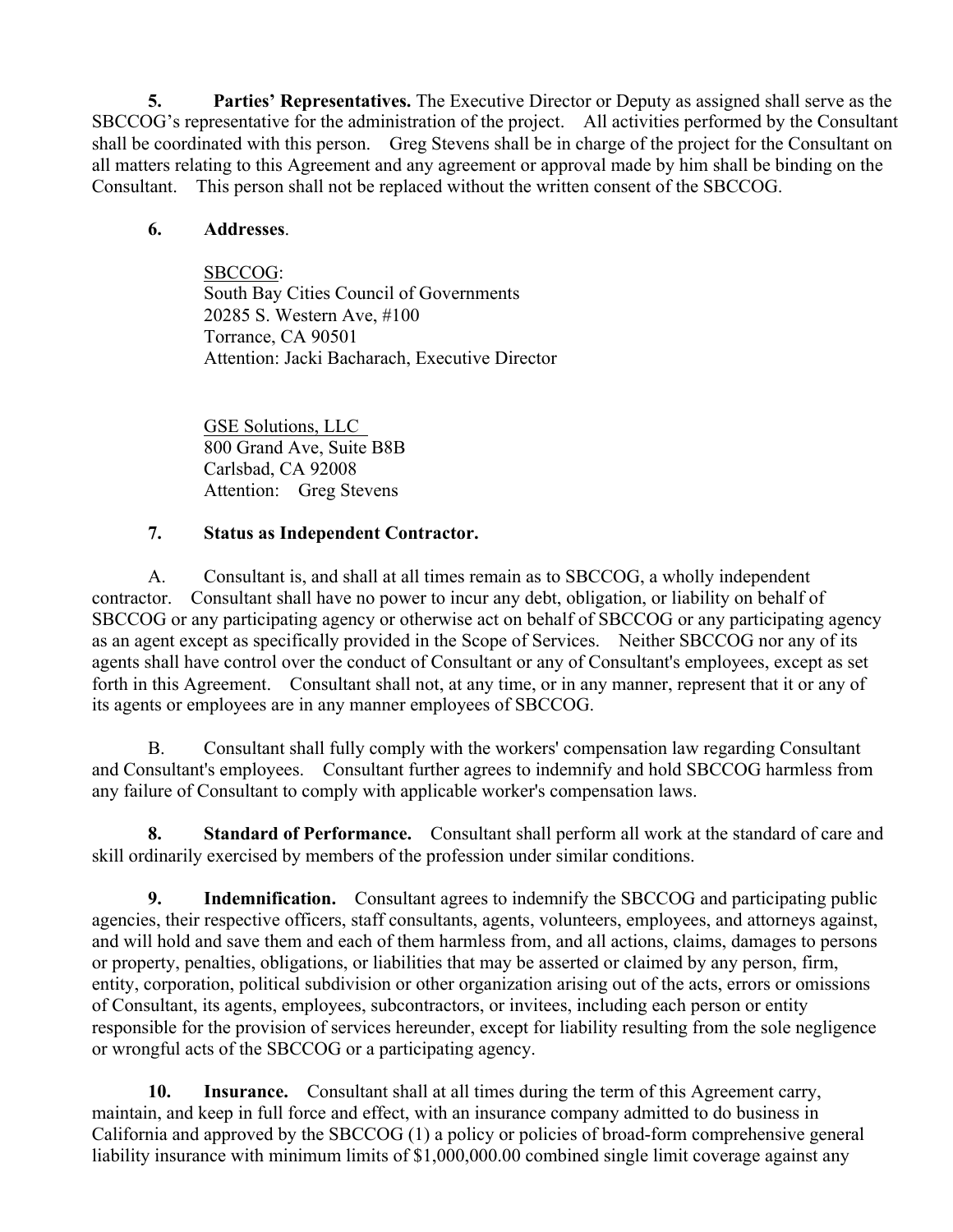injury, death, loss or damage as a result of wrongful or negligent acts by Consultant, its officers, employees, agents, and independent contractors in performance of services under this Agreement; (2) property damage insurance with a minimum limit of \$1,000,000.00; (3) automotive liability insurance, with minimum combined single limits coverage of \$500,000.00; and (4) worker's compensation insurance with a minimum limit of \$500,000.00 or the amount required by law, whichever is greater. SBCCOG and participating public agencies, their respective officers, employees, attorneys, staff consultants, and volunteers shall be named as additional insureds on the policy (ies) as to comprehensive general liability, property damage, and automotive liability. The policy (ies) as to comprehensive general liability, property damage, and automobile liability shall provide that they are primary, and that any insurance maintained by the SBCCOG shall be excess insurance only.

A. All insurance policies shall provide that the insurance coverage shall not be non-renewed, canceled, reduced, or otherwise modified (except through the addition of additional insureds to the policy) by the insurance carrier without the insurance carrier giving SBCCOG thirty (30) day's prior written notice thereof. Consultant agrees that it will not cancel, reduce or otherwise modify the insurance coverage.

B. All policies of insurance shall cover the obligations of Consultant pursuant to the terms of this Agreement; shall be issued by an insurance company which is admitted to do business in the State of California or which is approved in writing by the SBCCOG; and shall be placed with a current A.M. Best's rating of no less that A VII.

C. Consultant shall submit to SBCCOG (1) insurance certificates indicating compliance with the minimum worker's compensation insurance requirements above, and (2) insurance policy endorsements indicating compliance with all other minimum insurance requirements above, not less than one (1) day prior to beginning of performance under this Agreement. Endorsements shall be executed on SBCCOG's appropriate standard forms entitled "Additional Insured Endorsement", or a substantially similar form which the SBCCOG has agreed in writing to accept.

**11. Confidentiality.** Parties agree to preserve as confidential all Confidential Information that has been or will be provided to each other.

**12. Ownership of Materials.** All materials provided by Consultant in the performance of this Agreement shall be and remain the property of SBCCOG and its partner organizations without restriction or limitation upon their use or dissemination by SBCCOG. The consultant will retain non-exclusive perpetual rights to the use of material developed under this contract.

**13.** Conflict of Interest. It is understood and acknowledged that Consultant will serve as an agent of the SBCCOG and the participating agencies for the limited purpose of implementation of this project. The Consultant shall disclose to the SBCCOG applicable contract obligations within the SBCCOG's jurisdiction during the term of this contract.

**14. Termination.** Either party may terminate this Agreement without cause upon fifteen (15) days' written notice to the other party. The effective date of termination shall be upon the date specified in the notice of termination, or, in the event no date is specified, upon the fifteenth (15th) day following delivery of the notice. Immediately upon receiving written notice of termination, Consultant shall discontinue performing services. Should the Agreement be breached in any manner, the non-breaching party may, at its option, terminate the Agreement not less than five (5) days after written notification is received by the breaching party to remedy the violation within the stated time or within any other time period agreed to by the parties.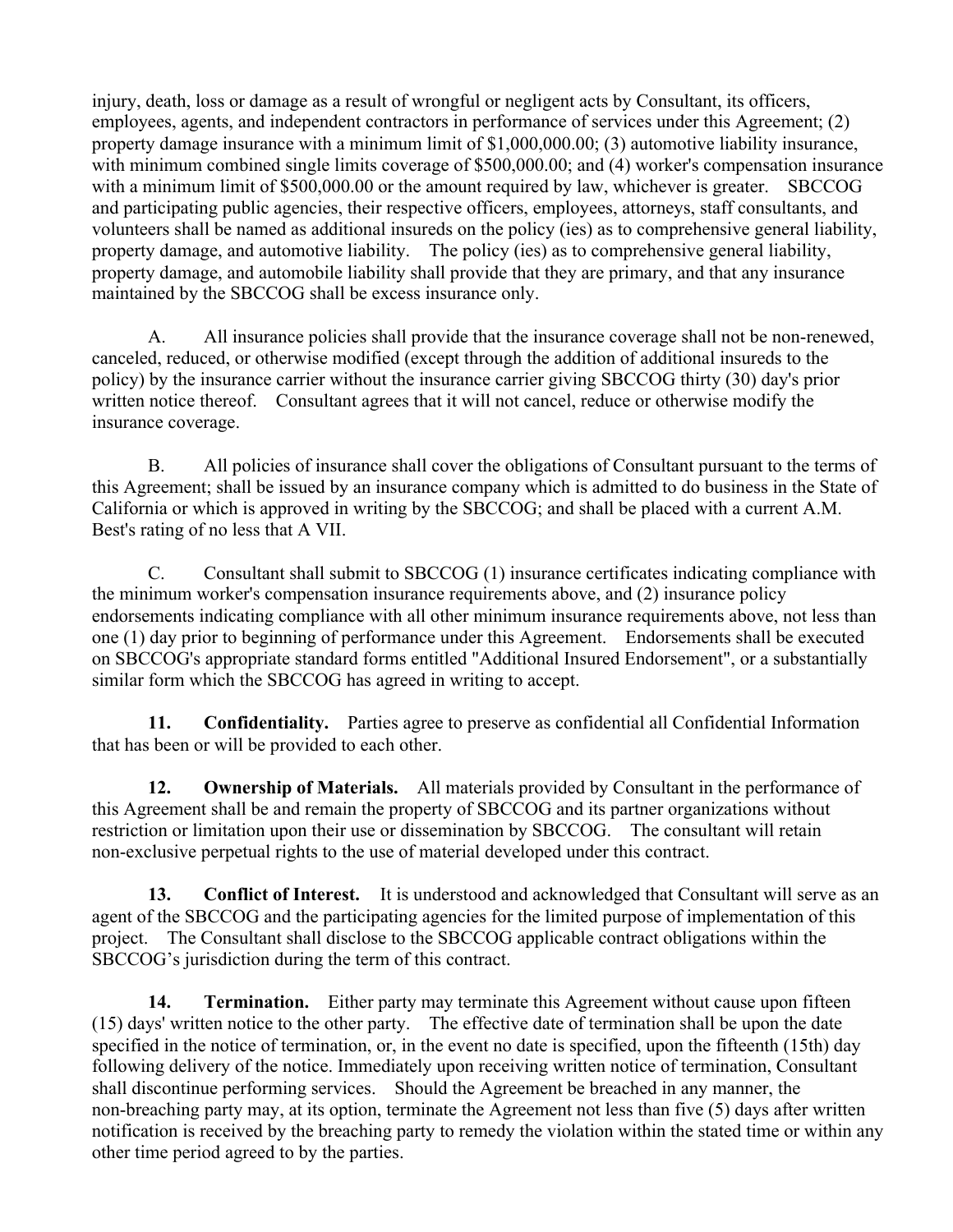**15. Personnel.** Consultant represents that it has, or will secure at its own expense, all personnel required to perform the services under this Agreement. All of the services required under this Agreement will be performed by Consultant or under it supervision, and all personnel engaged in the work shall be qualified to perform such services. Consultant reserves the right to determine the assignment of its own employees to the performance of Consultant's services under this Agreement, but SBCCOG reserves the right, for good cause, to require Consultant to exclude any employee from performing services on SBCCOG's premises.

# **16. Non-Discrimination and Equal Employment Opportunity.**

A. Consultant shall not discriminate as to race, color, creed, religion, sex, marital status, national origin, ancestry, age, physical or mental handicap, medical condition, or sexual orientation, in the performance of its services and duties pursuant to this Agreement, and will comply with all rules and regulations of SBCCOG relating thereto. Such nondiscrimination shall include but not be limited to the following: employment, upgrading, demotion, transfers, recruitment or recruitment advertising; layoff or termination; rates of pay or other forms of compensation; and selection for training, including apprenticeship.

B. Consultant will, in all solicitations or advertisements for employees placed by or on behalf of Consultant state either that it is an equal opportunity employer or that all qualified applicants will receive consideration for employment without regard to race, color, creed, religion, sex, marital status, national origin, ancestry, age, physical or mental handicap, medical condition, or sexual orientation.

**17. Assignment.** Consultant shall not assign or transfer any interest in this Agreement nor the performance of any of Consultant's obligations hereunder, without the prior written consent of SBCCOG, and any attempt by Consultant to so assign this Agreement or any rights, duties, or obligations arising hereunder shall be void and of no effect.

**18. Compliance with Laws.** Consultant shall comply with all applicable laws, ordinances, codes and regulations of the federal, state, and local governments. Each party is responsible for paying its own all federal and state income taxes, including estimated taxes, and all other government taxes, assessments and fees incurred as a result of his/her performance under this Agreement and the compensation paid by or through this Agreement

**19. Non-Waiver of Terms, Rights and Remedies.** Waiver by either party of any one or more of the conditions of performance under this Agreement shall not be a waiver of any other condition of performance under this Agreement. In no event shall the making by SBCCOG of any payment to Consultant constitute or be construed as a waiver by SBCCOG of any breach of covenant, or any default which may then exist on the part of Consultant, and the making of any such payment by SBCCOG shall in no way impair or prejudice any right or remedy available to SBCCOG with regard to such breach or default.

**20. Resolving Disputes.** If a dispute arises under this Agreement, prior to instituting litigation the parties agree to first try to resolve the dispute with the help of a mutually agreed-upon mediator in California. Any costs and fees other than attorney fees associated with the mediation shall be shared equally by the parties.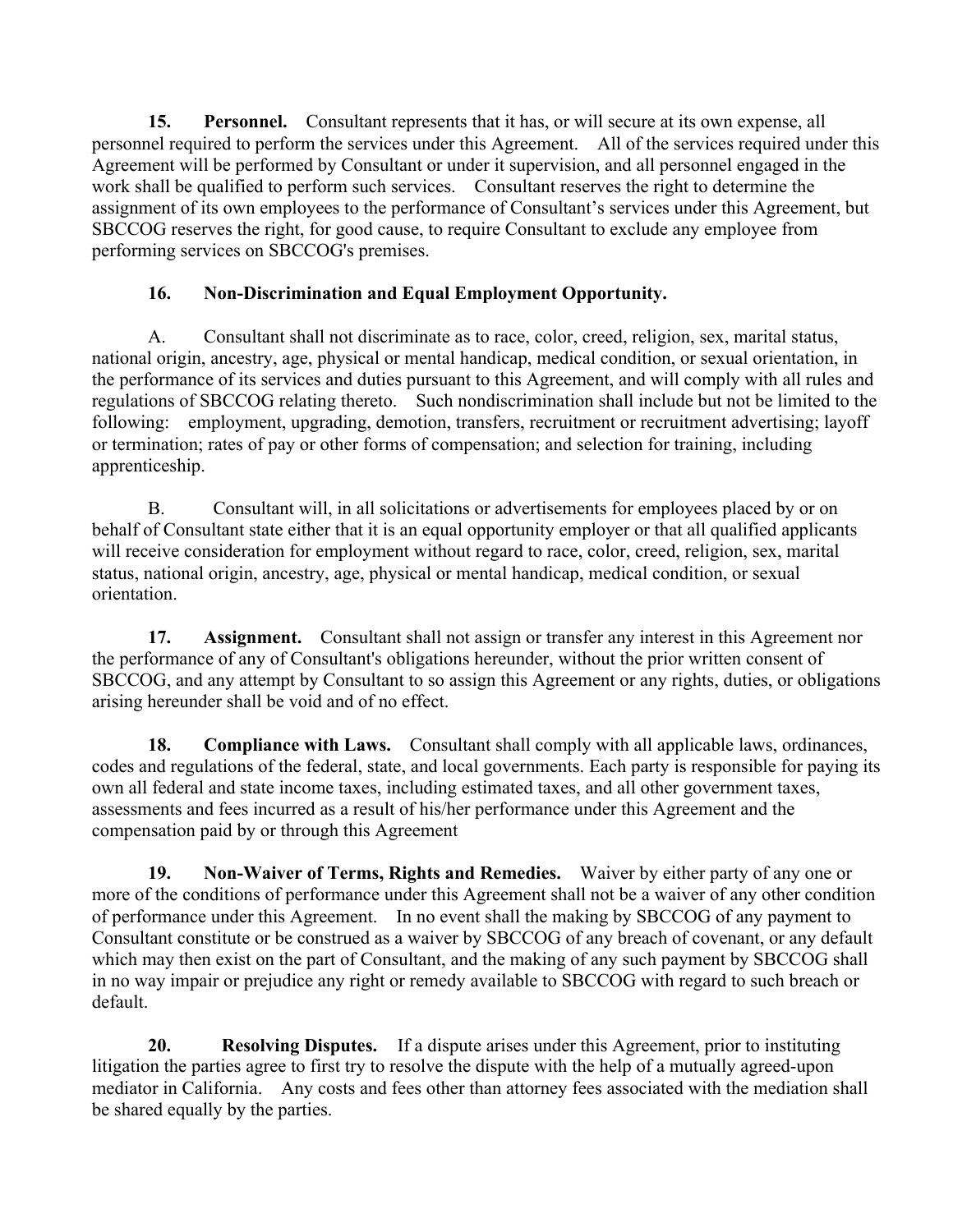**21. Severability.** If any part of this Agreement is held unenforceable, the rest of the Agreement will continue in effect provided that the principal purposes of the parties are not thereby frustrated.

**22. Notices.** Any notices required to be given under this Agreement by either party to the other may be affected by any of the following means: by electronic correspondence (email), by personal delivery in writing by mail, registered or certified, postage prepaid with return receipt requested. Mailed notices must be addressed to the parties at the addresses appearing in the introductory paragraph of this Agreement, but each party may change the address by giving written or electronic notice in accordance with this paragraph. Notices delivered personally will be deemed communicated as of actual receipt; mailed notices will be deemed communicated as of the day of receipt or the fifth day after mailing, whichever occurs first. Electronic notices are deemed communicated as of actual time and date of receipt. Any electronic notices must specify an automated reply function that the email was received. The email addresses for each party are as follows:

Jacki Bacharach – jacki@southbaycities.org Greg Stevens - gstevens@gse-solutions.com

**23. Governing Law.** This Contract shall be interpreted, construed and enforced in accordance with the laws of the State of California.

**24. Counterparts.** This Agreement may be executed in any number of counterparts, each of which shall be deemed to be the original, and all of which together shall constitute one and the same instrument.

**25. Entire Agreement.** This Agreement, and any other documents incorporated herein by specific reference, represents the entire and integrated agreement between Consultant and SBCCOG. This Agreement supersedes all prior oral or written negotiations, representations or agreements. This Agreement may not be amended, nor any provision or breach hereof waived, except in a writing signed by the parties which expressly refers to this Agreement. Amendments on behalf of the SBCCOG will only be valid if signed by the SBCCOG Executive Director or the Chairman of the Board and attested by the SBCCOG Secretary.

**26. Exhibits**. All exhibits referred to in this Agreement are incorporated herein by this reference.

IN WITNESS WHEREOF, the parties have executed this Agreement as of the date first written above.

| "SBCCOG"<br>South Bay Cities Council of Governments | "Consultant"<br><b>GSE Solutions, LLC</b> |
|-----------------------------------------------------|-------------------------------------------|
| By: $\qquad \qquad$                                 | By: $\qquad \qquad$                       |
| Title:<br>Chair                                     | Title: Principal                          |
| Date: $\qquad \qquad$                               | Date: $\qquad \qquad$                     |
|                                                     |                                           |

| Attest: |                         |  |
|---------|-------------------------|--|
|         | <b>SBCCOG</b> Secretary |  |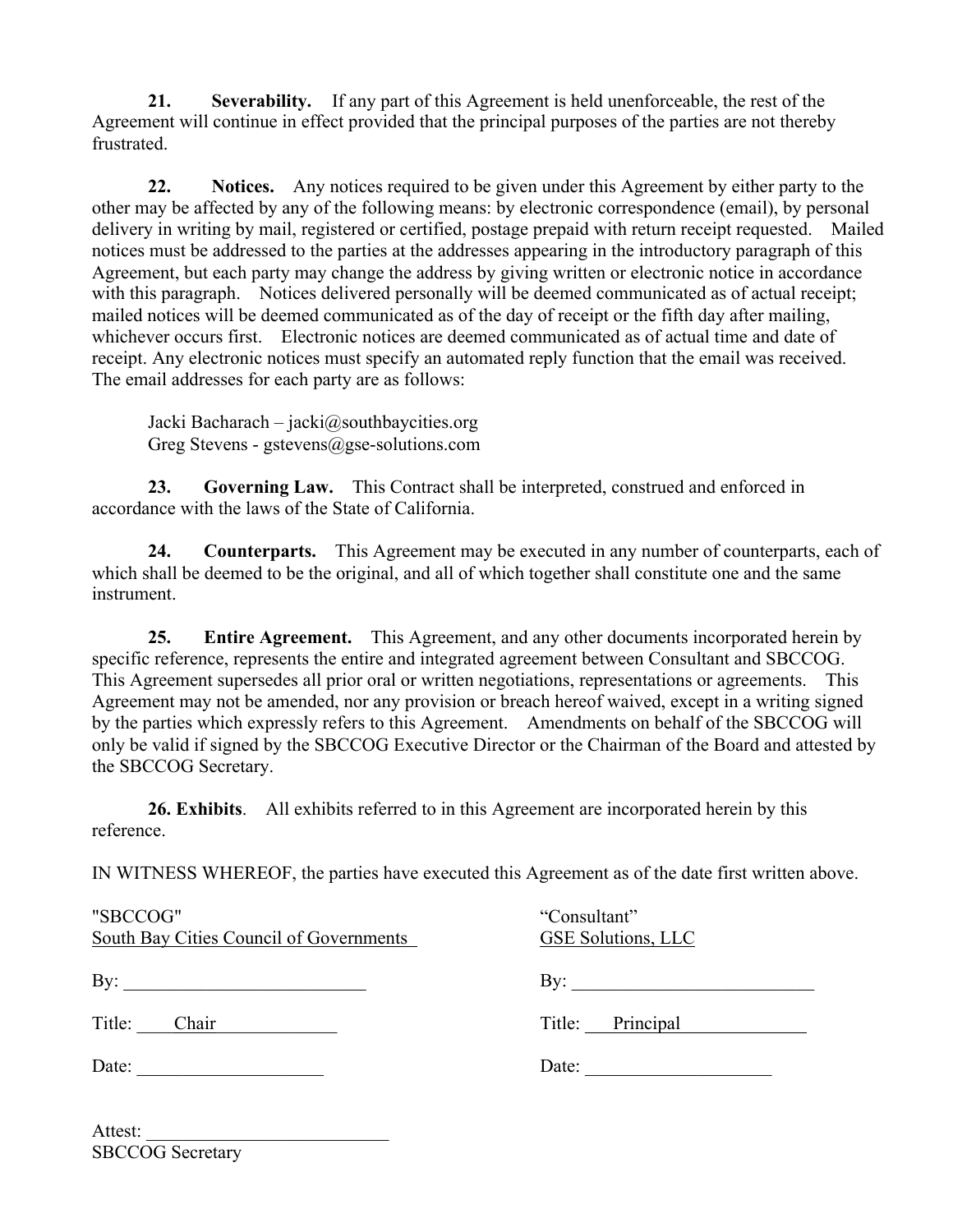# Exhibit A

# ENERGY ENGINEERING & PROFESSIONAL SERVICES SOUTH BAY ENERGY EFFICIENCY PROGRAM

### **Work to be Performed**

GSE's energy engineering team has the expertise to adequately address each task in the following scope of work.

### **Task 1. Technical Support Activities - Coordination & Project Management**

Work with SBCCOG Project Manager and key personnel to establish coordination of technical support activities related to the following Tasks.

a. Participate in kickoff meeting in January 2016 with SBCCOG.

b. Participate in meetings at least weekly to report on status of project identification and completion. These meetings may be in person or via conference call as required. A standard reporting format will be utilized. Participate in monthly Program Managers meeting.

c. Conduct routine job walks or site visits as needed and follow-up with participating government agencies (cities, schools, districts, county, state) to ensure that project activities are progressing towards completion. Consultant is to notify SBCCOG Project Manager of scheduled job walks or site visits prior to occurrence.

d. Provide quarterly At A Glance reports of each city's energy efficiency activities and potential projects to SBCCOG for distribution to the cities and be available to answer questions.

e. Make a quarterly presentation in conjunction with SBCCOG Project Manager to the SBCCOG Board of Directors on the energy efficiency activities of each of the cities and the subregion as a whole including a progress report on meeting the SBCCOG's goals as set by Southern California Edison and the Gas Company.

f. Participate in face-to-face meetings with COG members and special districts (i.e., schools) to ascertain what current projects are underway and what they have planned for the rest of the year. Consultant to notify SBCCOG project manager prior to scheduled meetings.

g. Be available to the SBCCOG staff and to the South Bay cities as needed.

h. At the direction of SBCCOG, be available to present project findings to utility customers, and governing boards.

i. Participate in regional collaborative programs as directed.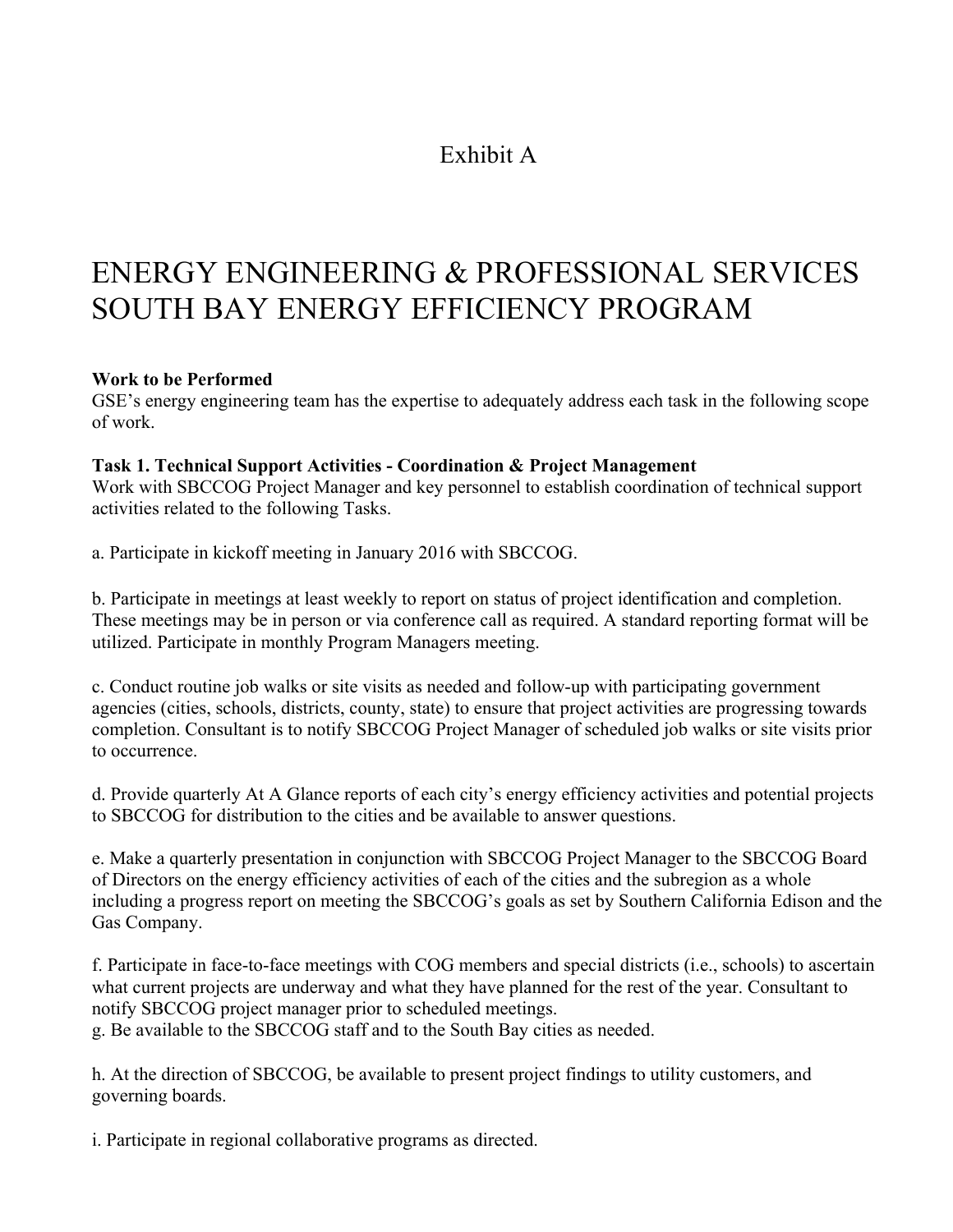j. If additional services are identified, work may be authorized by the SBCCOG on a task order basis.

For additional services that may be identified through the course of the contract, the GSE project manager will work with the SBCCOG project manager to establish expectations and requirements of services. Once expectations are set, the GSE project manager will then select the appropriate team member to complete the work. The GSE project manager will be completely responsible for quality control, meeting client expectations and tracking budget and timeline and reporting to the SBCCOG project manager.

It is anticipated that GSE's team will also be involved in other SBCCOG programs, such as, Green Building Challenge, Municipal Training Workshops, Climate Action and Energy Action Planning, EEMIS, LA County Regional Energy Office, grant support, etc. In Mr. Stevens' past experience, there have been great synergies between these programs and energy efficiency. These other activities are also a great opportunity to work directly with SBCCOG members and discuss energy efficiency projects and other needs that may arise.

## **Task 2. Identify Candidate Energy Projects**

Work with SBCCOG Project Manager and key personnel for the following tasks:

a. Collect and assess existing energy audit reports, energy evaluation studies, lists of identified projects, and other related documentation and determine validity and applicability to current conditions at each facility. This documentation shall be made accessible to SBCCOG staff upon request.

b. After the screening process is complete, establish a prioritized list of candidate projects from the information that is deemed applicable for each member agency.

c. When needed, identify and collect necessary additional data to finalize energy analysis.

# **Task 3. Comprehensive and Targeted Audit Services**

Upon direction of SBCCOG, investigate other energy opportunities outside of what has been identified in Task 2 and provide the following energy audit services for other facilities as needed for each member agency:

a. Establish and manage audit objectives, scope, deliverables, and budget as directed by SBCCOG. Conduct comprehensive and targeted audits for municipal facilities. Prepare technical audit services for facilities and processes to meet the rigorous utility incentive application review process. The technical audit shall be submitted to the SBCCOG for approval prior to release to the city. Any document provided to the municipal agencies must have notation that the work is being completed on behalf of the SBCCOG.

b. Identify energy efficiency, demand response, and renewable energy opportunities.

c. Provide a detailed inventory of facilities' equipment and energy savings and recommendations, incentives, life cycle costs, and other evaluation analysis. Projected energy savings, project costs, measure life, and available incentives will be included in the evaluation. Utility approved models that may be used for this analysis include, but are not limited to:

- eQuest, Energy Pro & Energy Plus for building simulations;
- CA IOU CCT Software for analysis of standard Customized measures;
- BOA Tool for Retrocommissioning projects;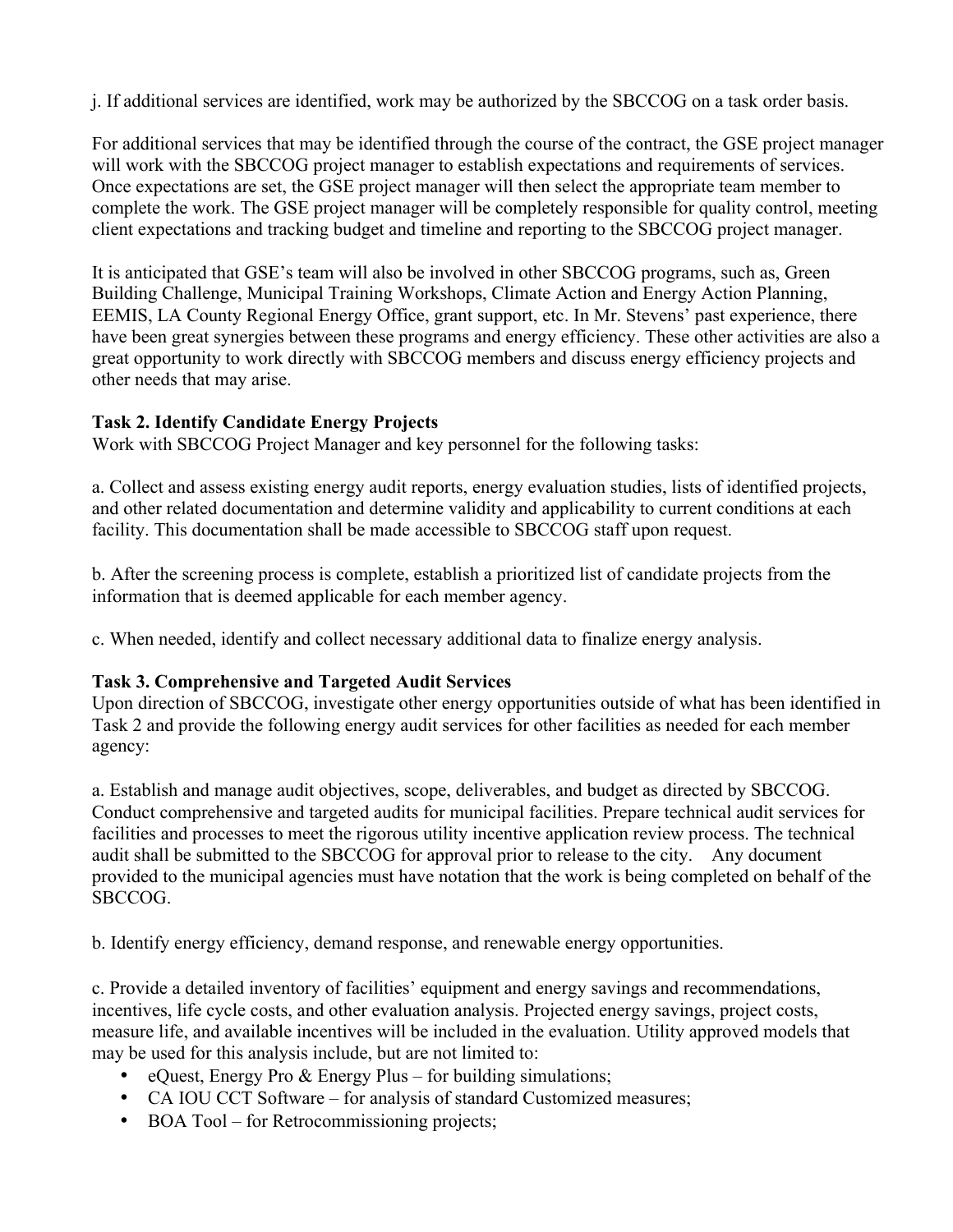- Custom spreadsheet models for projects where commercially available models do not exist; and,
- DOE Energy Smart Pools.

d. Provide information on potential funding sources to SBCCOG and affected agencies.

e. Once projects are identified, make recommendations to make the improvements necessary to realize the energy savings.

### **Task 4. Calculation and Incentive Application Assistance**

a. Upon direction of SBCCOG, provide detailed calculations (using SCE's software) and information needed for incentive applications. For energy projects identified in Tasks 2 and 3, work closely with SBCCOG and participating agencies to produce defensible calculations and supporting assumption documentation.

b. Submit to the SBCCOG Project Manager the completed invoice reconciliation (IR) form(s) with supporting documentation upon submission to SCE.

c. Submit to the SBCCOG Project Manager the complete incentive application including supporting documentation upon completion of project for record-keeping.

d. Provide training in completing express incentive applications to SBCCOG staff as directed by SBCCOG.

# **Task 5. Energy Efficiency Building Commissioning for Existing Buildings**

Upon direction of SBCCOG, perform building commissioning for existing buildings (EBCx) utilizing a systematic process for investigating, analyzing, and optimizing the performance of building systems. The EBCx process should include: screening, investigation, measure selection, implementation, verification, and operator training as needed.

### **Task 6. General Energy Efficiency Engineering Consulting Services**

Upon direction of SBCCOG, provide general technical support services as needed including, but not limited to, the following activities:

a. Answer energy related technical questions similar to a "help desk" process for member agencies and SBCCOG staff

- b. Monitor and report short-term and long-term end-use energy and environmental conditions
- c. Develop and execute measurement and verification plans
- d. Conduct site inspections
- e. Perform building energy computer simulation
- f. Perform cost and measure lifetime analysis
- g. Generate reports and presentation material

# Task 7- **Technical Assistance for Green Building Challenge (GBC) Program**

The following tasks will be performed on as needed basis upon authorization by SBCCOG staff. All tasks performed must include documentation in the form of reports and spreadsheets. Assessments and audits will be conducted in accordance with ASHRAE level audit and data collection standards.